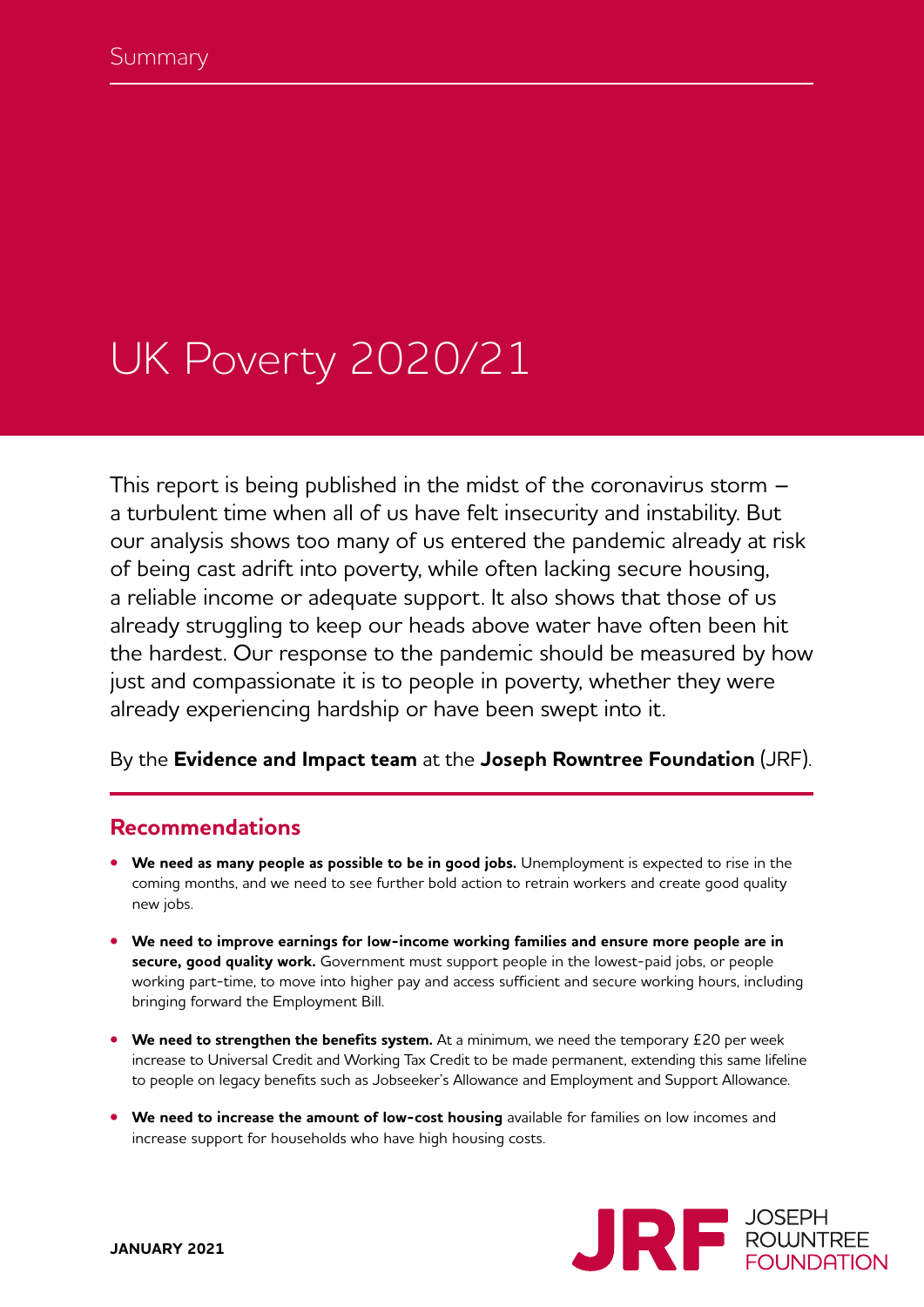## Background

This is the 2020/21 edition of JRF's annual report on the nature and scale of poverty across the UK and how it affects people. It highlights early indications of how poverty has changed in our society since the start of the coronavirus outbreak, as well as the situation revealed by the latest poverty data, collected before the coronavirus outbreak. It examines overall changes to poverty, with sections looking at the impact of work, the social security system and housing. It also benefits from powerful insights from members of our Grassroots Poverty Action Group, who have direct experience of living on a low income.

## **Key findings**

Before coronavirus, an unacceptable 14.5 million people in the UK were caught up in poverty, equating to more than one in five people. Child poverty and in-work poverty had been on the rise for several years and some groups were disproportionately likely to be pulled into poverty. Many of those groups already struggling most to stay afloat have also borne the brunt of the economic and health impacts of COVID-19. These include:

- **•** part-time workers, low-paid workers and sectors where there are much higher rates of in-work poverty, such as accommodation and food services
- **•** Black, Asian and minority ethnic households
- **•** lone parents mostly women, many of whom work in hard-hit sectors who are more reliant on local jobs, and are more likely to have struggled with childcare during lockdown
- **•** private renters, who have higher housing costs, and social renters, who tend to have lower incomes, both leading to higher poverty rates. Renters in work are also more likely to be in a sector more affected by coronavirus
- **•** areas of the UK where there were already higher levels of unemployment, poverty and deprivation.

We cannot be sure what happened to overall poverty levels in the first phase of the coronavirus outbreak, when the furlough scheme and temporary benefit uplift were both in place. However, it is clear that poverty will increase if this government support is removed from April 2021, as we face much higher unemployment than pre-coronavirus, as well as the continuing uncertain impact of the end of the Brexit transition period.

## **Solutions**

During the coronavirus outbreak, the Government has quickly – and rightly – implemented some radical policies to protect people from the huge economic forces unleashed by the coronavirus storm. The Government must continue to be bold and compassionate as it decides how to redesign policies on work, social security and housing so that they work better for everyone after coronavirus.

These policy solutions would help:

• We need as many people as possible to be in good jobs. Despite government support to protect jobs during the pandemic, unemployment is still expected to rise in the coming months. Government has implemented a series of employability programmes, such as Kickstart, Job Entry Targeted Support and Restart, but there has so far been less investment in skills and retraining to help adults find work in new jobs and sectors. We need to see further bold action to retrain workers and create good quality new jobs.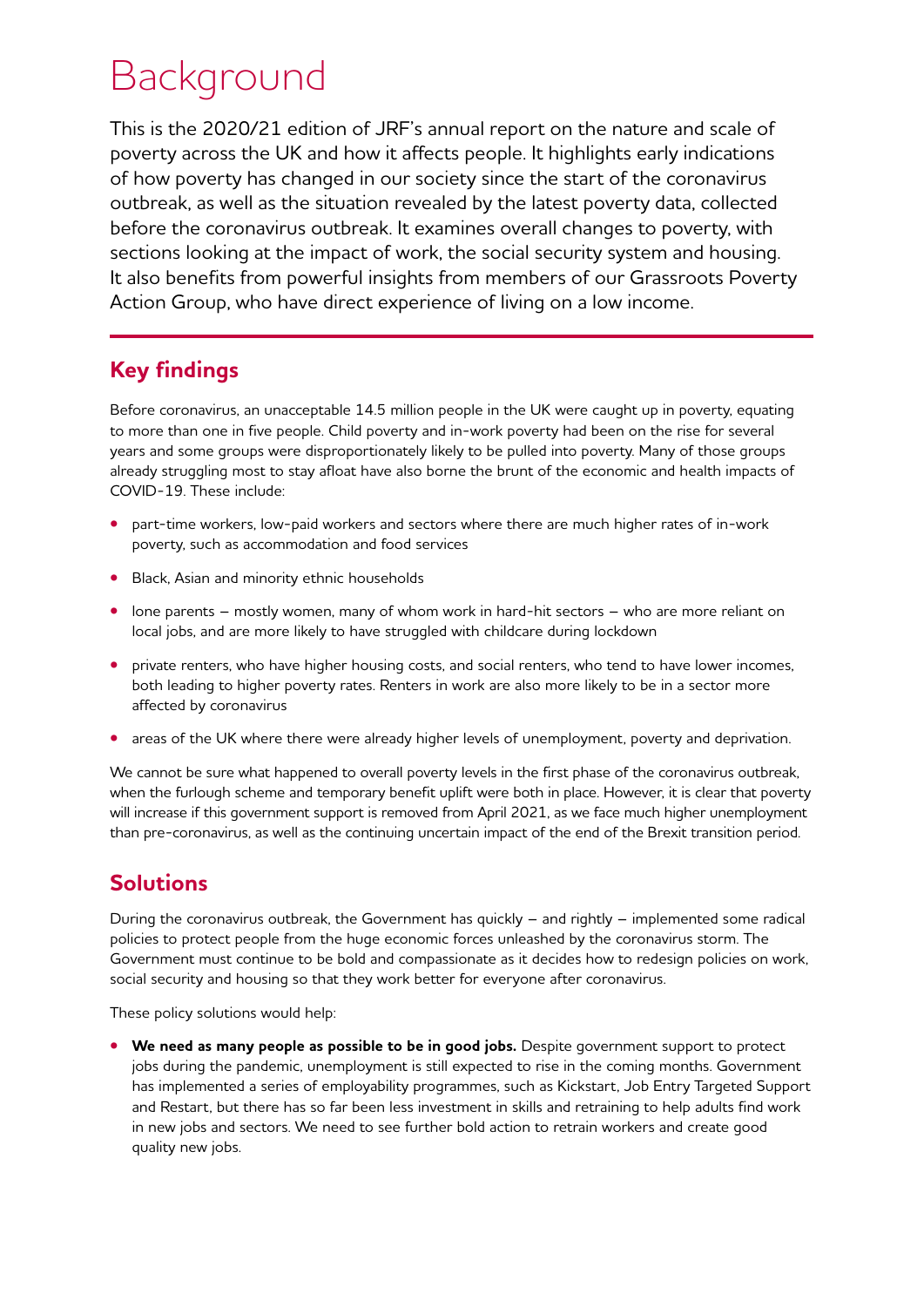- **• We need to improve earnings for low-income working families and ensure more people are in secure, good quality work.** Government must support people in the lowest-paid jobs, or people working part-time, to move into higher pay and access sufficient and secure working hours. Progress on the National Living Wage is positive. Government must now bring forward the Employment Bill to reduce insecurity for low-paid workers by extending employment rights and investing in strong and effective enforcement.
- **• We need to strengthen the benefits system** so that it provides an anchor that we can all depend on in tough times. At a minimum, we need the temporary £20 per week increase to Universal Credit and Working Tax Credit to be made permanent, extending this same lifeline to people on legacy benefits such as Jobseeker's Allowance and Employment and Support Allowance. The Government will then need to consider further improvements to the current system, to ensure it gives adequate support and provides a better service for people using it. We also need to shift public thinking so that a poverty-reducing social security system is seen as an essential public service and receives sustainable investment.
- **• We need to increase the amount of low-cost housing** available for families on low incomes and increase support for households who have high housing costs. Now is the time to invest in social housing as part of a stimulus package, and to reverse the long-term trend of falling availability of social housing. This has meant more and more people are stuck in the expensive private rented sector. We also need – at a minimum – to keep housing affordable for people whose income is already low or has fallen, by maintaining the link between benefits for housing and local rents.

"We need to hold the Government to account. You never engage with the benefits system when you are in a good place –'I'm here because things have gone pearshaped, I'm here because I need help' – it [the system of claiming social security] needs to be more compassionate."

Member of the Grassroots Poverty Action Group

#### **Stalling progress on solving poverty pre-coronavirus**

In our strategy *We can solve poverty in the UK* (JRF, 2016), we used three measures to judge progress towards ending poverty by 2030:

- **•** a poverty rate of less than 10% it's currently stuck at 22%, with little change in recent years
- no one should experience destitution new data for 2019 shows a worsening picture: 2.4 million people, including more than half a million children, were destitute at some point in the year, which is an increase of around half compared with 2017
- **•** no one should be in poverty for more than two years this has been stuck at either 8% or 9% of individuals in poverty for more than two years.

There has been little change in overall poverty levels for more than 15 years. In 2018/19, 14.5 million people were in poverty in the UK (more than one in five of the population), made up of:

- **•** 8.4 million working-age adults
- **•** 4.2 million children
- **•** 1.9 million pensioners.

Most worryingly, even before coronavirus, incomes were falling – and falling fastest – for people with the lowest incomes. Average income After Housing Costs (AHC) was slightly lower in 2018/19 than in 2016/17 after taking account of inflation. There was a bigger fall in incomes for people in the fifth of the population with the lowest AHC income. This reduction is being predominantly driven by reductions in people's income from benefits, due to the freeze in benefits rates between 2016 and 2020.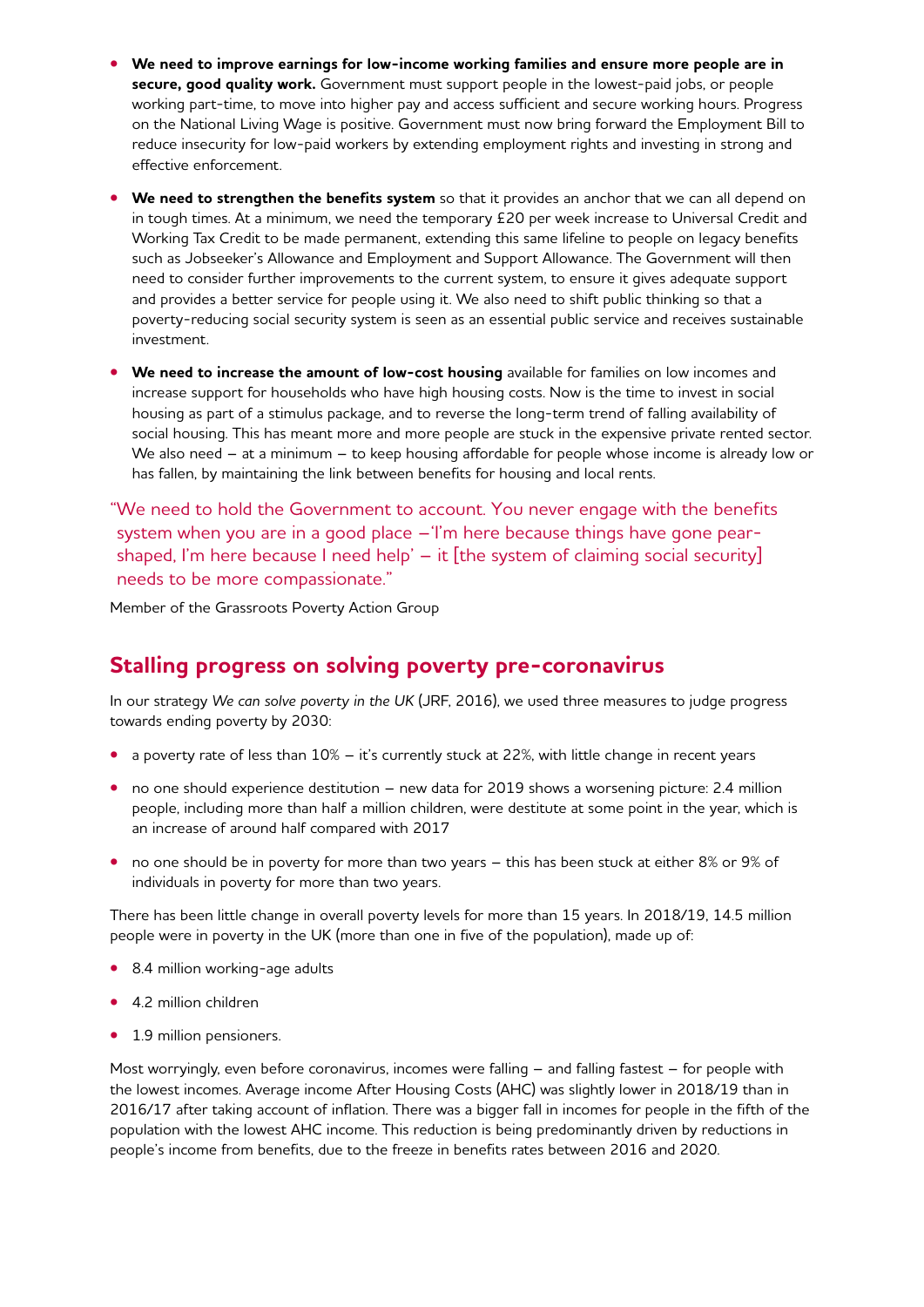## **The impact of coronavirus**

The effect of the outbreak on poverty is uncertain, but this will depend critically on how the outbreak affects five economic factors – employment, earnings, benefits, housing costs and inflation, as well as UK and devolved governments' responses in each of these areas.

It is clear that the coronavirus storm has battered the labour market, with increasing unemployment and falling earnings. The Government has rightly responded with an unprecedented range of labour market support and benefits changes. Our assessment is that in the early stages of the coronavirus outbreak, relative poverty may have fallen, due to two complementary forces. The relative poverty line would have fallen, as average incomes fell due to the labour market effects. At the same time, the income provided for some by the benefits system will have risen. People benefitting from temporary increases in benefits will be counterbalanced by people being pulled into poverty by losing their income from employment.

Any reduction in relative poverty is likely to be reversed over the next few months and years, and while the temporary support measures are very welcome, families on low incomes have still been hit very hard. JRF polling in May 2020 showed that most families with children in receipt of Universal Credit or Child Tax Credits had to go without essentials, were building up debt and falling behind with their bills or rent.

The period since July 2020 has been marked by a gradual reduction of government support through the labour market and benefit system, with much of the support planned to be withdrawn by April 2021. This means relative poverty is likely to be higher than before the coronavirus outbreak, with families who are already struggling to stay afloat becoming even worse off financially. These increases in poverty will be mainly among working-age families as they will be affected by the negative labour market changes. The Government needs to do the right thing and keep supporting people on low incomes. If it takes the lifeline away, people will be cut adrift and pulled deeper into poverty.

## **Living through the coronavirus outbreak on a low income**

Poverty levels and severity are largely driven by changes to the labour market, the social security system or different types of housing tenures. This report therefore examines the pre-coronavirus situation and how it has been affected by the pandemic in each of these areas. But people's lives are not so easily compartmentalised: someone losing their job may then claim Universal Credit from the social security system, struggle with a five-week wait for payments and rely on Universal Credit to pay something towards their rent. The picture painted by our Grassroots Poverty Action Group brought this home – their experiences of furlough, reductions in working hours and the interaction with Universal Credit had caused even greater uncertainty around finances, making financial planning very difficult.

"Universal Credit is not enough and the five-week wait causes poverty. To survive the five-week wait people borrow money – this can take up to 15 months to repay. Furlough has made it worse as uncertainty in income increased."

Member of the Grassroots Poverty Action Group

## **In-work poverty was rising pre-coronavirus**

In-work poverty (defined here as the proportion of workers who are in poverty) has risen in recent years and stood at almost 13% in 2018/19. There are some groups who are more likely to experience in-work poverty and have a harder time escaping poverty. The sector, number of hours and hourly pay, location, someone's gender, ethnicity and age, and barriers such as availability of childcare and transport all determine whether someone is in poverty, and whether they are able to escape it through work.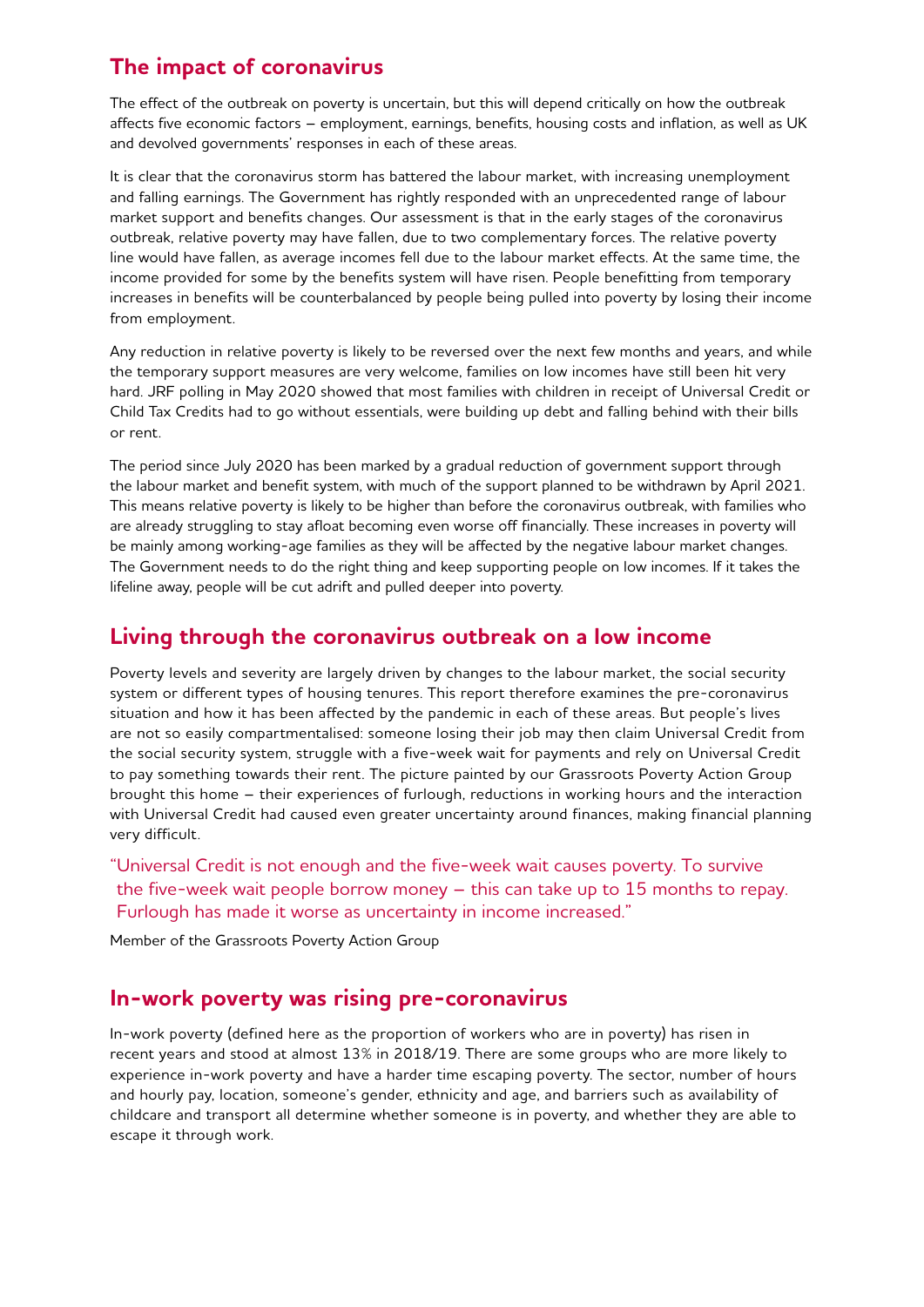## **Coronavirus has put even greater pressure on workers in groups already at higher risk of poverty**

#### Low-pay sectors

There were already high rates of in-work poverty in certain sectors long before the pandemic. Accommodation and food services has one of the lowest hourly pay rates of all sectors, and people work fewer hours on average. Workers in that sector are more likely to be women, from Black, Asian and minority ethnic groups, and younger workers. This is also a sector where the coronavirus has hit very hard, including among hotels, and restaurant and bar staff. Some people who were already at the financial brink and in in-work poverty have been put under even greater pressure by this loss of income, especially when compounded by the other factors that can pull people into poverty.

#### Minority ethnic groups

In-work poverty is also higher for people from some minority ethnic backgrounds. In-work poverty is higher for Black, Asian and minority ethnic workers than White workers, and is highest for Pakistani and Bangladeshi workers, at about 34%. This is partly due to the type of sector they work in and the fact they are more likely to work part-time. There is also a higher prevalence of self-employment in these communities. According to the Runnymede Trust, a third of Bangladeshi men work in catering, restaurants and related businesses, while one in seven Pakistani men work in taxi, chauffeuring and related businesses. These employment patterns make these groups more at risk of losing earnings or employment during the coronavirus outbreak. Because their businesses are more heavily impacted by public health restrictions, they are less likely to be able to work from home and they have less job security.

#### Lone parents

Lone parents continue to have the highest in-work poverty level of all family types. Single parents are disproportionately affected by barriers that prevent them escaping in-work poverty. They are more likely to be women, working in a low-wage sector, working fewer hours, and restricted by childcare and transport. Again, coronavirus is likely to have a big impact on people in this group because of the sectors they work in, and their ability to work depends on childcare, which may have been unavailable during the national coronavirus lockdown.

## **People who lose their jobs may find it very difficult to find another**

The Institute for Employment Studies analysed vacancy data on the classified advertisements website Adzuna. Their analysis showed that at the height of the lockdown, the number of vacancies was down almost 70% from the same week the previous year. The job market remains very depressed compared with the same period last year, especially in areas that started out with weaker local economies, with much of London and Northern Ireland having more than 20 claimants per vacancy.

"I haven't got a computer, I haven't got a laptop, I can't job search. Since I am in security work, it's part-time at public stadiums when there's work on. There has not been any work for ages. So right now, with the second lockdown incoming, I am going to have more months with no work which is obviously very, very stressful."

Member of the Grassroots Poverty Action Group

## **Rates of benefit were falling pre-coronavirus**

Three years of increases that were limited to 1% (which was below inflation as measured by the Consumer Price Index), followed by a four-year benefit freeze, have eroded the value of many workingage benefits. Until April 2020, these benefits had last been increased in line with prices in April 2012. They didn't increase at all between April 2015 and March 2020.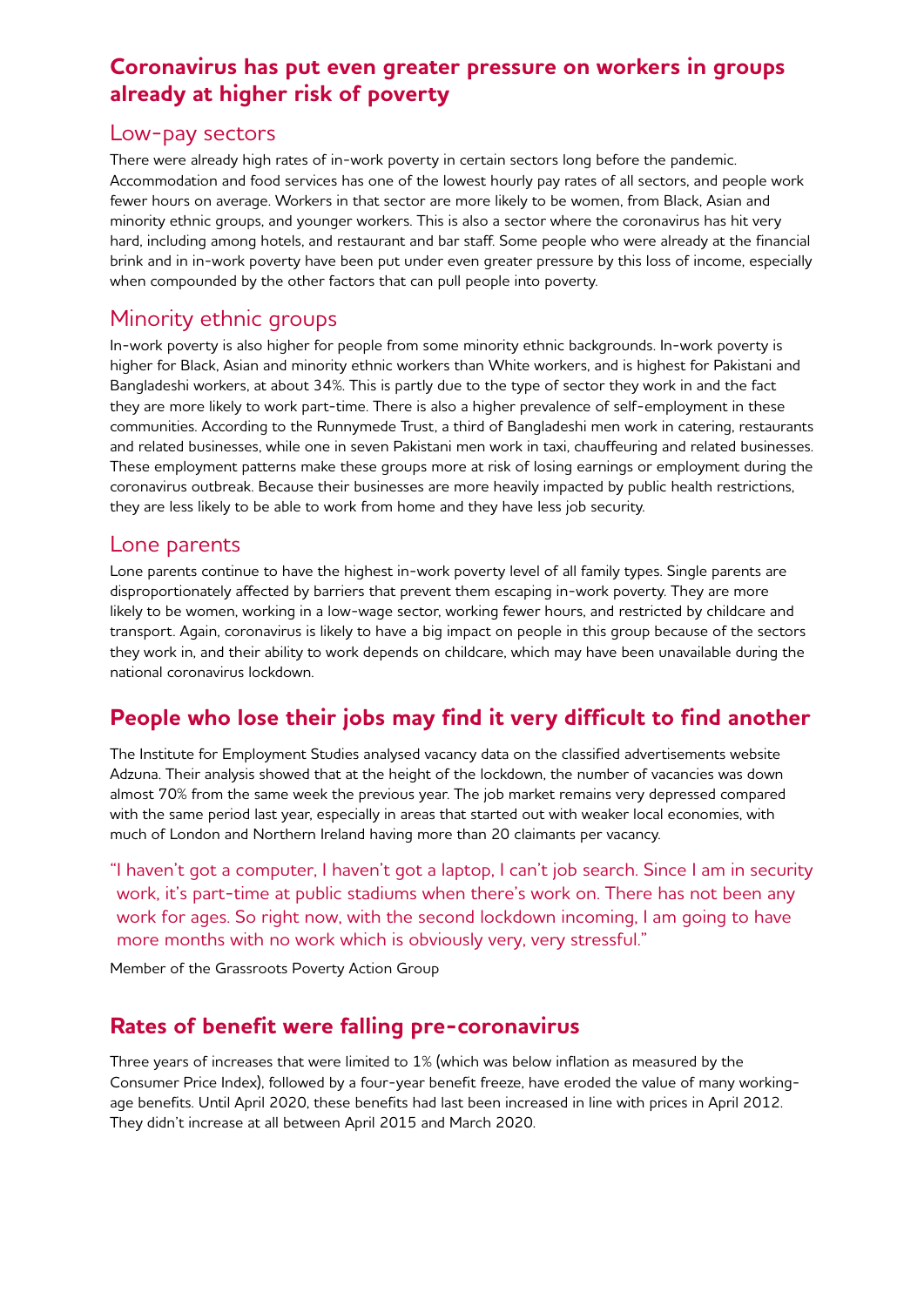Over half of those who live within families who receive Universal Credit, Housing Benefit or any of Employment Support Allowance, Jobseeker's Allowance or Income Support were in poverty even before coronavirus, as were almost half of people who received tax credits. The social security system isn't protecting people sufficiently, leaving many families at greater risk of being pulled deeper into poverty. People who receive income-related benefits tend to have higher levels of debt, lower levels of savings and are more likely to rely on borrowing more money to cover any unexpected bills or a financial shortfall.

## **Some benefits rates have risen during the outbreak, and a lot more people are claiming benefits**

The Government made a range of benefit changes in response to the coronavirus outbreak. The biggest changes were a temporary rise of £20 a week for 2020/21 in the standard allowance (the basic rate) of Universal Credit and basic element of Working Tax Credit, and the Local Housing Allowance being reset to the 30th percentile of local rents.

This was hugely welcome. However, people still receiving the benefits that Universal Credit replaced, such as Jobseeker's Allowance or Employment and Support Allowance, have been left behind, despite being primarily disabled people and carers who are particularly exposed to the effects of the pandemic. While many people receive a higher income from Universal Credit than previous benefits, there are also large numbers who face large income drops, outweighing the gain from the temporary £20 increase.

Some families who receive temporarily-increased benefits have only seen part of their benefit increased. For instance, the child elements of these benefits have not been temporarily increased. Rules capping the maximum amount of benefits paid, such as the benefit cap and 'two-child limit', add to the pressures that people on low incomes are facing and mean that some miss out on the additional support the Government had promised.

By August 2020, almost 4.6 million households were receiving Universal Credit, a startling increase of nearly 90% from the start of the year. Most of these newly claiming households will have seen their incomes fall as they moved onto Universal Credit. The rate of couples, both with and without dependent children, receiving Universal Credit has more than doubled, with huge increases of 108% and 204% respectively. Families with children continue to account for four in ten households on Universal Credit. Many of the large increases are in areas that have had high furlough rates, indicating a high risk that the increases in Universal Credit claims could grow even larger as job retention schemes become less generous.

"I can summarise experiences of social security in three words: FEAR, FIGHT (it feels like everything is a fight) and FREELOADER (we are made to feel like this)."

Member of the Grassroots Poverty Action Group

## **Pre-coronavirus, an increasing number of households were privately renting, and struggling to keep up with the cost**

The proportion of households in the UK's private rented sector has increased dramatically in the past 20 years, from 10% in 1998/99 to 19% in 2018/19, and more than a third of these households were in poverty. Fewer households are renting social housing as this option is often unavailable, and fewer people are buying with a mortgage, because they can't afford to.

Lack of social housebuilding over the past decade has meant that fewer of those who need it can access an affordable secure home in the social rented sector. Between 2010/11 and 2018/19, the number of homes built for social rent in England as a proportion of new homes fell from 33% to 3%, with just 7% of the number of social rents needed in a year built. In combination with house price increases, this means many households that may have been in a more secure tenure 20 years ago are now stuck in insecure, expensive homes in the private rented sector.

The combination of high housing costs in the private rented sector and falling support from Housing Benefit has created a strong current pulling low-income families into poverty. Many households are under pressure every month to somehow pay rents far higher than they can afford, because the level of Housing Benefit they receive falls well short. This leads to daily hardship and having to cut back on other essentials and has contributed to the rise in homelessness.